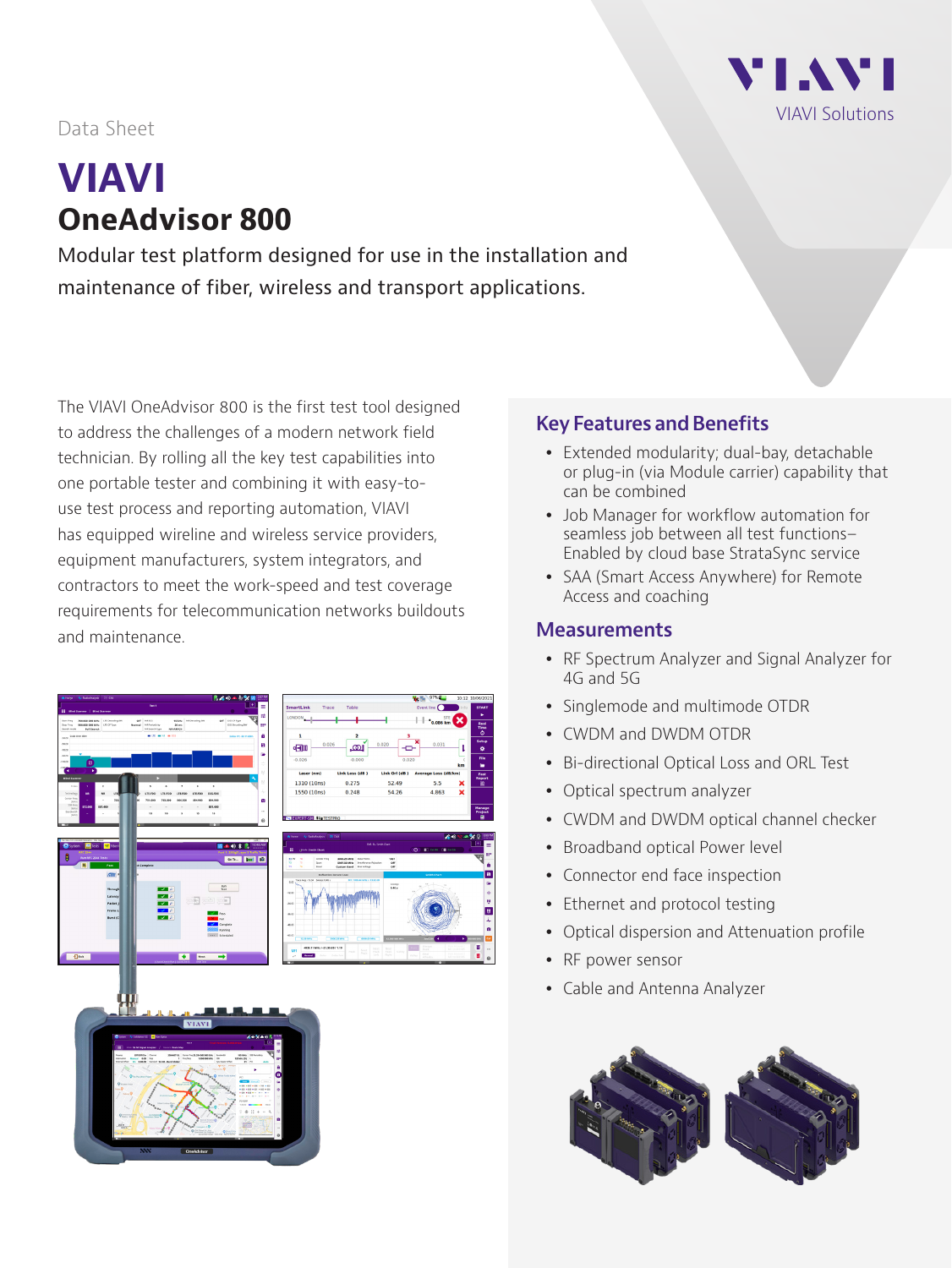## **General Information**

| <b>Inputs and Outputs</b>    |                                                                                                                                 |  |  |  |  |
|------------------------------|---------------------------------------------------------------------------------------------------------------------------------|--|--|--|--|
| <b>USB</b>                   | 2x USB 2.0 Host                                                                                                                 |  |  |  |  |
| Memory Card                  | 1x micro SD                                                                                                                     |  |  |  |  |
| LAN                          | RJ-45, 1000 Base-T                                                                                                              |  |  |  |  |
| Audio                        | Built-in speaker 1x USB-C                                                                                                       |  |  |  |  |
|                              | for Audio output                                                                                                                |  |  |  |  |
| Display                      | 8", 1280 x 800 resolution                                                                                                       |  |  |  |  |
| <b>Power</b>                 |                                                                                                                                 |  |  |  |  |
| Connector                    | Rectangular DC Jack                                                                                                             |  |  |  |  |
| External DC Input            | 19 VDC                                                                                                                          |  |  |  |  |
| Power consumption            | Mainframe: 10.8W (w/<br>70% brightness setting)                                                                                 |  |  |  |  |
| <b>Battery</b>               |                                                                                                                                 |  |  |  |  |
| Type                         | 14.4 V, 6800 mAh<br>(Lithium ion)                                                                                               |  |  |  |  |
| Operating time               | MF (mainframe) only:<br>> 8hrs                                                                                                  |  |  |  |  |
| Charging time                | 100 % charging                                                                                                                  |  |  |  |  |
|                              | Standard (one battery):<br>$> 2:2$ hrs                                                                                          |  |  |  |  |
|                              | Up to 80 % charging                                                                                                             |  |  |  |  |
|                              | Standard (one battery):<br>> 1:40 hrs                                                                                           |  |  |  |  |
| Charging temperature         | 0 to 45°C (32 to 113°F)<br>≤ 85% RH                                                                                             |  |  |  |  |
| Discharging temperature      | -20 to 55°C (-4 to 131°F)<br>≤ 85% RH                                                                                           |  |  |  |  |
| Storage temperature          | $-20$ to 60°C ( $-4$ to 140°F)                                                                                                  |  |  |  |  |
| <b>Operating Temperature</b> |                                                                                                                                 |  |  |  |  |
| 0 to 40°C (32 to 104°F)      | AC Power condition                                                                                                              |  |  |  |  |
| $-10$ to 55°C (14 to 131°F)  | Battery operation<br>condition                                                                                                  |  |  |  |  |
| <b>Storage temperature</b>   |                                                                                                                                 |  |  |  |  |
| -20 to 60 °C (-4 to 140 °F)  |                                                                                                                                 |  |  |  |  |
| <b>Maximum humidity</b>      |                                                                                                                                 |  |  |  |  |
| 95% RH (noncondensing)       |                                                                                                                                 |  |  |  |  |
| <b>Memory</b>                |                                                                                                                                 |  |  |  |  |
| Internal                     | 6.2 GB total, shared<br>by system memory                                                                                        |  |  |  |  |
| External                     | Micro-SD: up to 32GB<br>USB flash memory:<br>limited by size of the<br>flash drive<br>Supported file system:<br>FAT, FAT3, ext4 |  |  |  |  |

| <b>Environmental</b>                      |                                           |  |  |  |  |
|-------------------------------------------|-------------------------------------------|--|--|--|--|
| Shock and Vibration                       | MIL-PRF-28800F                            |  |  |  |  |
| Bench handling                            | MIL-PRF-28800F                            |  |  |  |  |
| Drop                                      | MII-PRE-28800E                            |  |  |  |  |
|                                           | FTSI FN 300 029-2-7                       |  |  |  |  |
| <b>FMC</b>                                | IFC/FN 61326-1                            |  |  |  |  |
|                                           | FCC part 15B                              |  |  |  |  |
|                                           | <b>ICES-003</b>                           |  |  |  |  |
| Size and weight (Mainframe)               |                                           |  |  |  |  |
| Weight                                    | 2.0 kg $(4.4 \text{ lb})$ without         |  |  |  |  |
|                                           | module (including                         |  |  |  |  |
|                                           | battery)                                  |  |  |  |  |
| Size $(W \times H \times D)$              | 270 x 170 x 60 mm                         |  |  |  |  |
|                                           | $(10.6 \times 6.7 \times 2.3 \text{ in})$ |  |  |  |  |
|                                           | without module                            |  |  |  |  |
| Size and weight (Fiber module receptacle) |                                           |  |  |  |  |
| Weight                                    | 0.8 kg (1.7 lb) without test              |  |  |  |  |
|                                           | module                                    |  |  |  |  |
| Size $(W \times H \times D)$              | 270 x 170 x 50 mm                         |  |  |  |  |
|                                           | $(10.6 \times 6.7 \times 2 \text{ in})$   |  |  |  |  |
| Warranty                                  |                                           |  |  |  |  |
|                                           |                                           |  |  |  |  |

3 years\*

\* Applied to Mainframe and module only. For every accessory, 1-year warrant is applied.

## **Built-In hardware option**

#### **ONA-PMVFL**

| <b>Power Meter</b>          |                           |  |  |  |  |  |
|-----------------------------|---------------------------|--|--|--|--|--|
| Power Level                 | $+10$ to - 60 dBm         |  |  |  |  |  |
| Calibrated wavelength       | 850, 1310, 1550nm         |  |  |  |  |  |
| Connector type              | Universal push/pull (UPP) |  |  |  |  |  |
| <b>Visual Fault Locator</b> |                           |  |  |  |  |  |
| Wavelength                  | 650 nm +/- 15nm           |  |  |  |  |  |
| Output power level          | $< 1$ mW                  |  |  |  |  |  |
| Laser safety                | Class 2 laser             |  |  |  |  |  |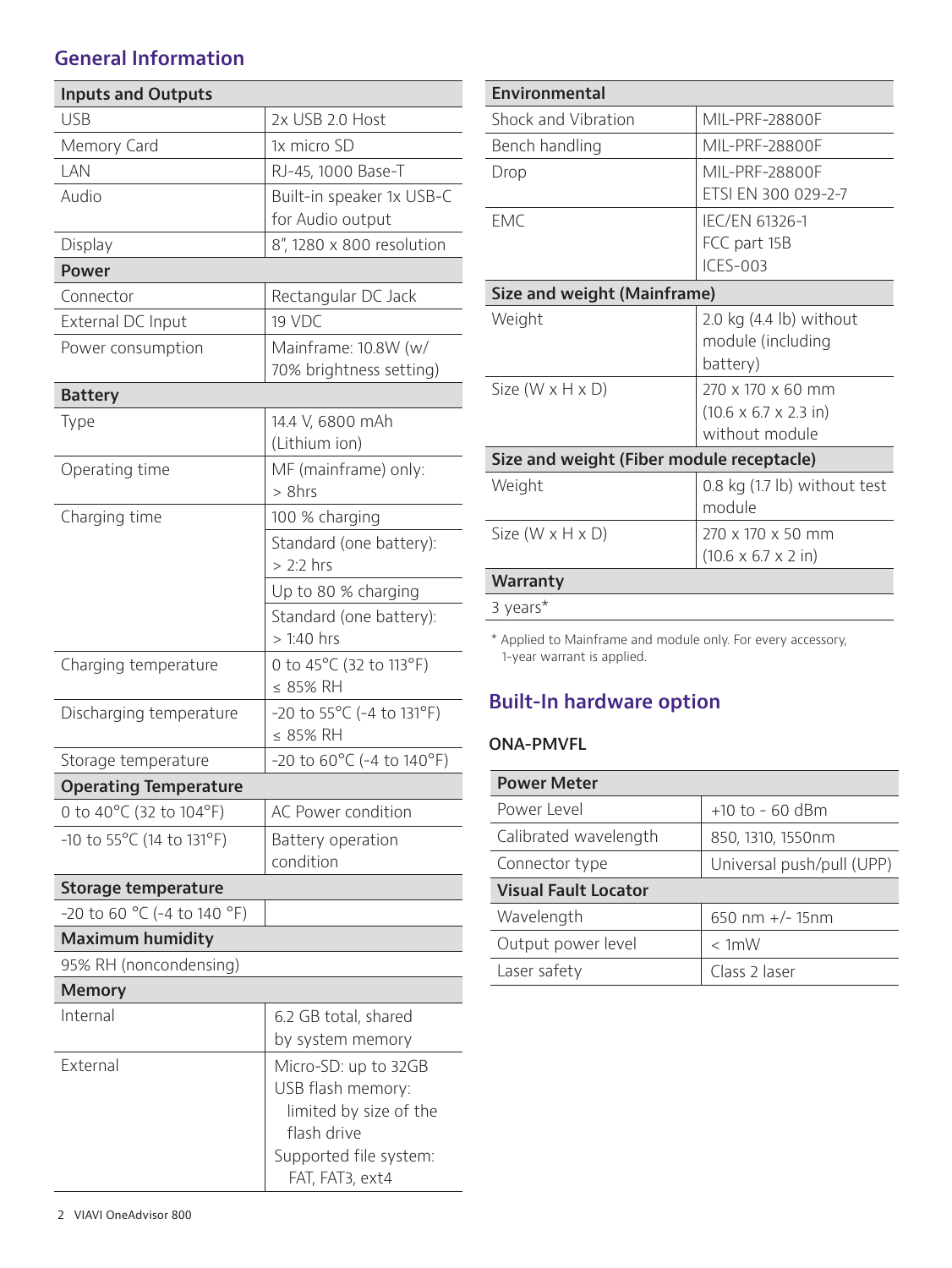# **Platform Ordering Information**

| Part                                            | <b>Description</b>                                                           |  |  |  |  |
|-------------------------------------------------|------------------------------------------------------------------------------|--|--|--|--|
| $ONA-800A*$                                     | OneAdvisor ONA-800A Mainframe with Display                                   |  |  |  |  |
| <b>Solution Hardware Modules</b>                |                                                                              |  |  |  |  |
| E81FMC1                                         | Fiber module receptacle for E8100-series fiber modules                       |  |  |  |  |
| <b>Software Options for OneAdvisor Platform</b> |                                                                              |  |  |  |  |
| ONA-MF-BT                                       | Bluetooth connectivity                                                       |  |  |  |  |
| <b>ONA-MF-WIFI</b>                              | WiFi connectivity                                                            |  |  |  |  |
| SAA-ADVISOR                                     | Smart Access Anywhere for CellAdvisor Products                               |  |  |  |  |
| <b>Accessories for OneAdvisor Platform</b>      |                                                                              |  |  |  |  |
| CC-034601                                       | Large Carrying Case for HST and OneExpert                                    |  |  |  |  |
| FBP-SD101                                       | Kit FBP-P5000I Digital Probe FiberChekPro SW Case And Tips                   |  |  |  |  |
| FIT-FC-KIT3                                     | Kit FiberChek Autofocus WiFi Microscope Tips for LC/PC SC/PC and SC/APC Case |  |  |  |  |
| G700050125                                      | 120 watts DC to DC car cigarette lighter charger adapter                     |  |  |  |  |
| G700050127                                      | OneAdvisor 800 AC/DC Power Adapter 160 W 19 V                                |  |  |  |  |
| G700050150                                      | 98 Wh Lithium-ion battery                                                    |  |  |  |  |
| G700050701                                      | OneAdvisor 800 with RA/SPA module hard carrying case with wheels             |  |  |  |  |
| G710550324                                      | External Battery Charger                                                     |  |  |  |  |
| JD70050342                                      | Hard Carrying Case With Wheels                                               |  |  |  |  |
| <b>JD731B</b>                                   | Directional Power Sensor Average Peak Pulse                                  |  |  |  |  |
| <b>JD736B</b>                                   | Terminating Power Sensor_Dual_Average/Peak_Power 20 to 3800 MHz              |  |  |  |  |
| <b>MP-60A</b>                                   | USB Optical Power Meter with Accessories                                     |  |  |  |  |
| ONA-800A-BC                                     | OneAdvisor back cover                                                        |  |  |  |  |
| ONA-800A-HN                                     | <b>OneAdvisor Harness</b>                                                    |  |  |  |  |
| ONA-800-DISPL                                   | OneAdvisor Display                                                           |  |  |  |  |
| <b>ONA-PMVFL</b>                                | Power Meter and VFL Mainframe Module for OneAdvisor 800                      |  |  |  |  |